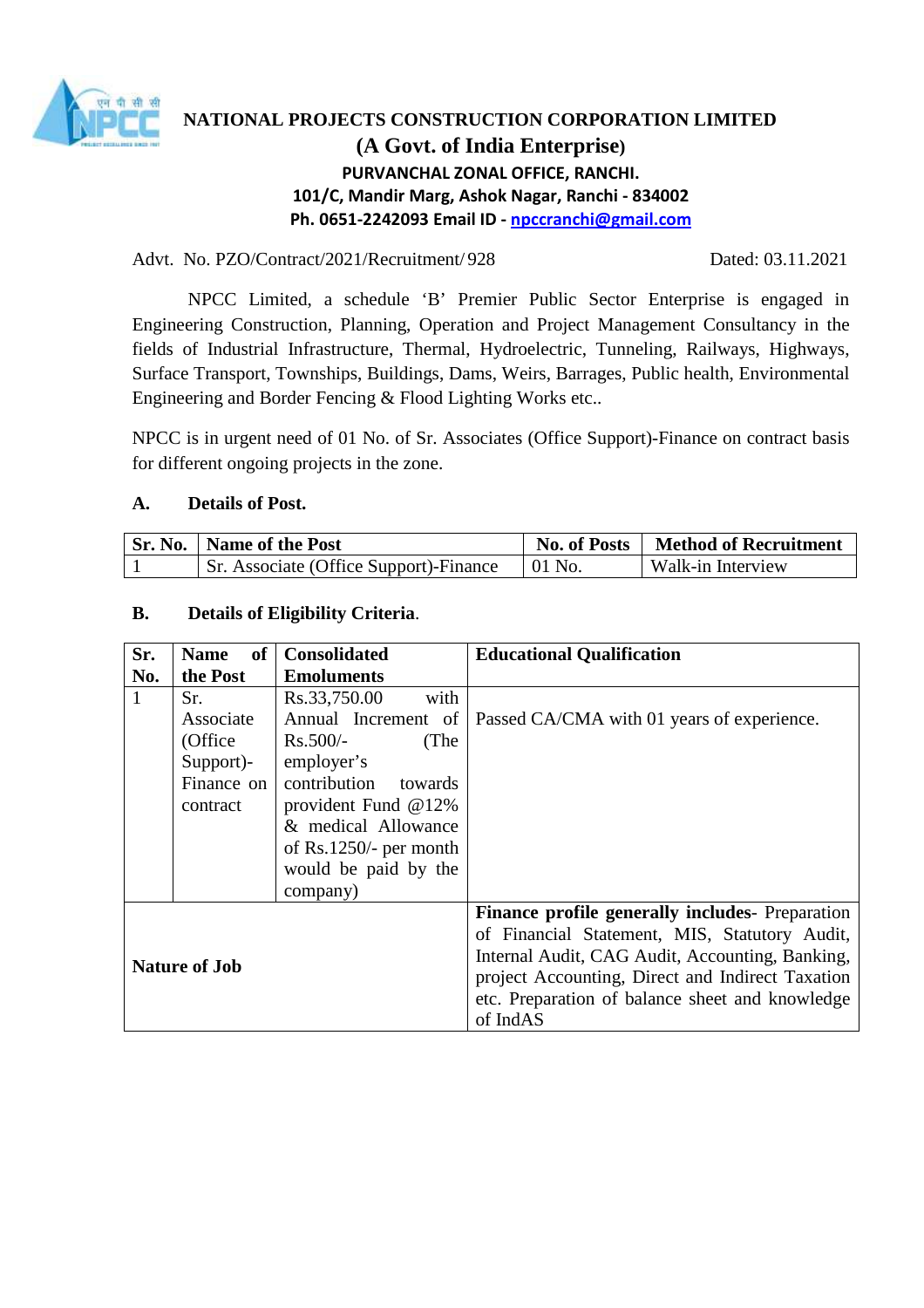**Note:** 

- Upper age 40 years as on 31.10.2021.
- Reservation and Relaxation to SC/ST/OBC/Ex-Servicemen/PwBD as per extent Govt. orders.
- Interested and eligible candidates may appear for **Walk-in Interview on 16<sup>th</sup>** November, **2021(candidates should register their attendance up to 11:00 AM on the same day)** along with original & self attested copies of documents in support of eligibility criteria with details.
- The tenure of the selected candidates will be for a period of 01 (One) year and extension of contractual engagement would be given considering the requirement of the Corporation and performance of the individual.

Candidates fulfilling the above criteria may appear for the Walk-in Interview along with duly filled proforma, which may be downloaded from the NPCC Website www.npcc.gov.in. Candidates are advised to keep their E-mail ID active at least for one year. No change in Email ID will be allowed once entered. All future correspondence shall be sent via e-mail only.

Any corrigendum/addendum/errata in respect of the above advertisement shall be made available only on our official website www.npcc.gov.in. No further press advertisement will be given. Hence, prospective applicants are advised to visit NPCC website regularly for the above purpose.

### **General Conditions:**

- 1. Mere submission of application will not confer right for claiming appointment.
- 2. All qualifications should be from Indian Universities or Institutes recognized by appropriate statutory authorities.
- 3. Candidates belonging to SC/ST/OBC/PwBD categories are required to submit copies of Caste Certificates/Disability Certificate issued by the Competent Authority in the prescribed format at the time of Interview.
- 4. The candidates must furnish an OBC certificate (clearly mentioning as belonging to non-creamy layer) as per the format prescribed by the Government of India (not older than six months as on 31.10.2021), form the Competent Authority, at the time of Interview.
- 5. The candidates employed in Central/State Government Departments/Public Sector Enterprises etc. should produce NOC (No Objection Certificate) at the time of Interview from their employer.
- 6. Applicants having work experience in Private Sector organizations are required to submit an experience certificate in the letter head of the Company having details of the Company.
- 7. If the information furnished by the candidate in any part is found to be false or incomplete or is not found to be in conformity with the eligibility criteria mentioned in the advertisement, candidature/appointment will be considered as revoked/terminated at any stage of recruitment process or after recruitment or after joining, without any reference given to the candidate.
- 8. All correspondence to the candidate will be made via E-mail ID provided by the candidate in the application form. No other mode of communication will be adopted.
- 9. Canvassing in any form will disqualify the candidature.
- 10. All candidates are requested to go through the detailed advertisement carefully to clear all doubts/queries.
- 11. Number of Posts can be increased/decreased at the time of selection.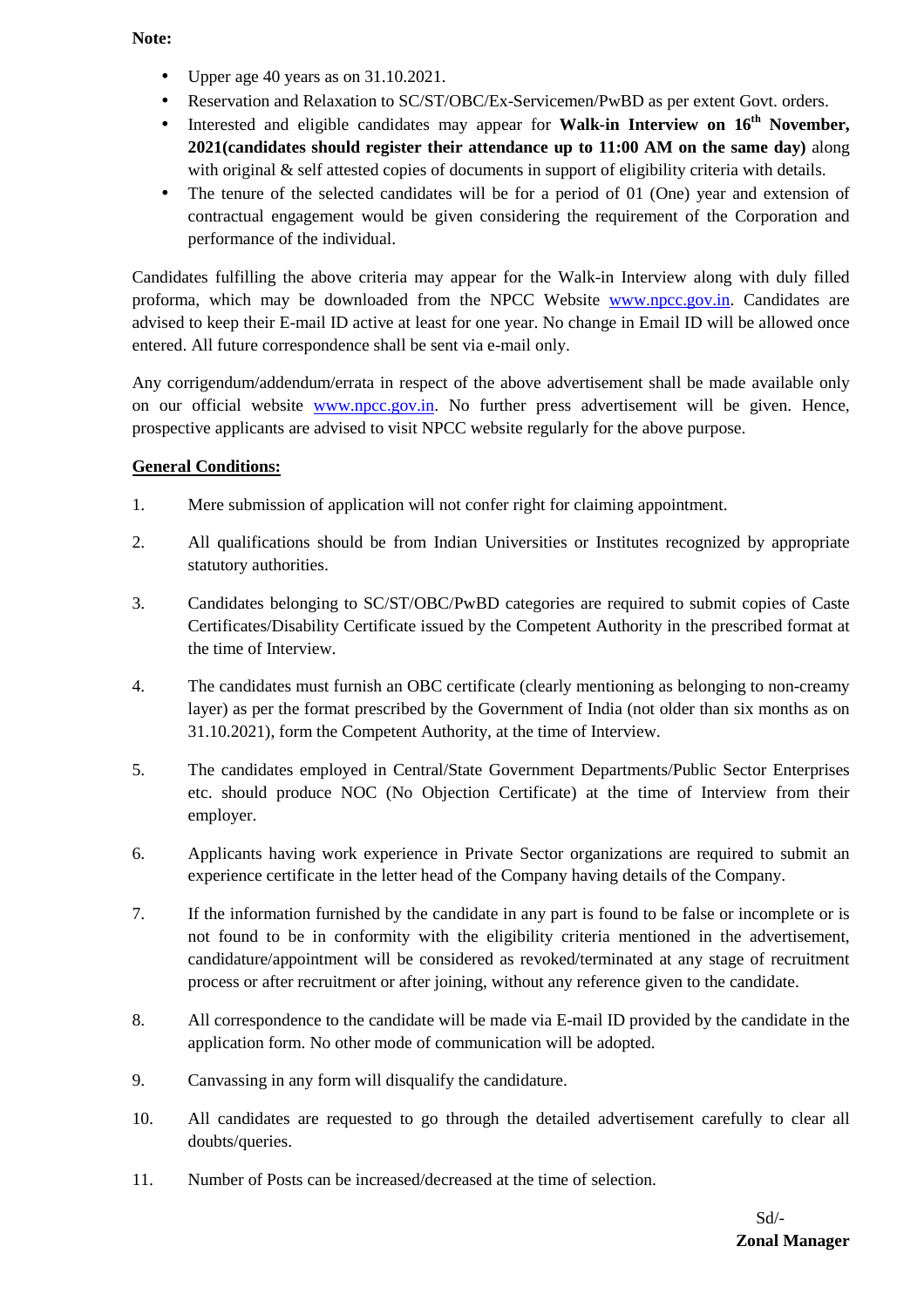# **Annexure – B**

NATIONAL PROJECTS CONSTRUCTION CORPORATION LIMITED (A GOVT. OF INDIA ENTERPRISE) 101/C, Mandir Marg, Ashok Nagar, Ranchi - 834002 **PURVANCHAL ZONAL OFFICE, RANCHI**



**Ph. 0651-2242093 Email ID - npccranchi@gmail.com.** 

| <b>BASIS</b> | APPLICATION FOR THE POST OF                                          |  | ON CONTRACT |
|--------------|----------------------------------------------------------------------|--|-------------|
| 1.           | Name of the Candidate (in Block letters)                             |  |             |
| 2.           | Father's/Husband's name                                              |  |             |
| 3.           | Date of Birth                                                        |  |             |
| 4.           | <b>Permanent Address</b>                                             |  |             |
| 5.           | Address for Correspondence                                           |  |             |
| 6.           | E-mail & Mobile Number                                               |  |             |
| 7.           | (a) Religion                                                         |  |             |
|              | (b) Whether belongs to Minority Community,<br>If yes, please specify |  |             |
|              | (c) Whether belongs to SC/ST/OBC                                     |  |             |
|              | (d) Whether PwBD/Ex-serviceman                                       |  |             |
|              | (e) Gender                                                           |  |             |
|              |                                                                      |  |             |

8. Details of Educational Qualification from matriculation onwards (Enclose a separate sheet, duly authenticated by your signature, if the space below is insufficient)

| Sr.<br><b>No</b> | <b>Examination Passed</b> | Year of Name of the University/Board<br>passing   College/Institute | %<br>.ot<br>marks/<br>division |
|------------------|---------------------------|---------------------------------------------------------------------|--------------------------------|
|                  |                           |                                                                     |                                |
|                  |                           |                                                                     |                                |
|                  |                           |                                                                     |                                |
|                  |                           |                                                                     |                                |

9. Details of experience in chronological order. Enclose a separate sheet, duly authenticated by your signature, if the space below is insufficient.